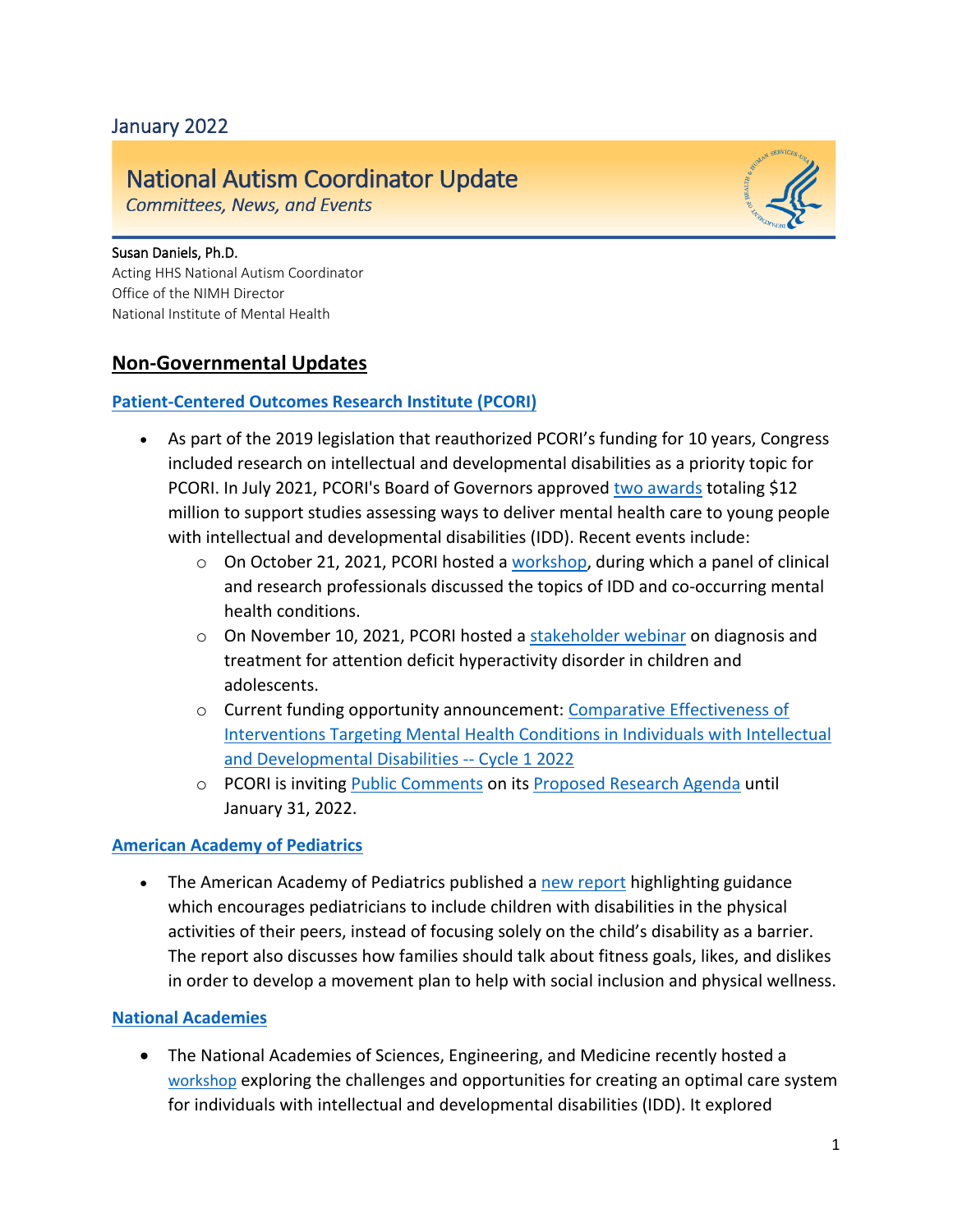questions related to three areas of focus: models of care that deliver holistic, tailored, and coordinated care; the development of a competent workforce; effective financing and payment approaches. The workshop was sponsored by the Lucille Packard Foundation for Children's Health.

# **Updates from Federal Entities and Committees**

### **White House**

- On October 28, 2021 President Biden [appointed Sara Minkara](https://www.whitehouse.gov/briefing-room/statements-releases/2021/10/28/president-biden-announces-sara-minkara-as-united-states-special-advisor-on-international-disability-rights/#:~:text=WASHINGTON%20%E2%80%93%20Today%2C%20President%20Joseph%20R,with%20disabilities%20around%20the%20world.) to be the U.S. Special Advisor on International Disability Rights – a role critical to ensuring that U.S. diplomacy and foreign assistance promote and protect the human rights of persons with disabilities around the world.
- On December 2, 2021, President Biden issued a [Proclamation on the International Day](https://www.whitehouse.gov/briefing-room/presidential-actions/2021/12/02/a-proclamation-on-international-day-of-persons-with-disabilities-2021/)  [of Persons with Disabilities](https://www.whitehouse.gov/briefing-room/presidential-actions/2021/12/02/a-proclamation-on-international-day-of-persons-with-disabilities-2021/) affirming the human rights of people with disabilities.

# **Federal Interagency Workgroup on Autism (FIWA) Managed by the HHS National Autism Coordinator/NIMH/NIH**

- This all-federal working group includes multiple federal agencies and departments with programs related to autism and disabilities. Slate of 2022 meetings to be scheduled shortly.
- Departments and agencies on the working group assist with the development of Reports to Congress required under the Autism CARES Act and other cross-agency reports.

# **[Federal Partners in Transition \(FPT\)](https://youth.gov/feature-article/federal-partners-transition)**

# **Managed by U.S. Department of Labor**

- An all-federal workgroup that was formed in 2005 with representatives from several federal departments and agencies, including ED, HHS, DOL, and SSA, to support all youth, including youth with disabilities, in successfully transitioning from school to adulthood.
- Members are continuing to work on developing a new Strategic Plan for transition age youth with disabilities.

# **[Interagency Committee on Disability Research \(ICDR\)](https://icdr.acl.gov/)**

### **Managed by the Administration for Community Living**

- An all-federal committee established under the 1973 Rehabilitation Act to promote coordination and collaboration among federal departments and agencies conducting disability, independent living, and rehabilitation research programs.
- Recent activities include:
	- o Publication of the *[Health Care Access and Quality for People with Disabilities](https://icdr.acl.gov/resources/reports/health-care-access-and-quality-people-disabilities-toolkit)  [Toolkit](https://icdr.acl.gov/resources/reports/health-care-access-and-quality-people-disabilities-toolkit)*. The toolkit includes resources for future federal research for addressing health care access and quality challenges faced by people with disabilities and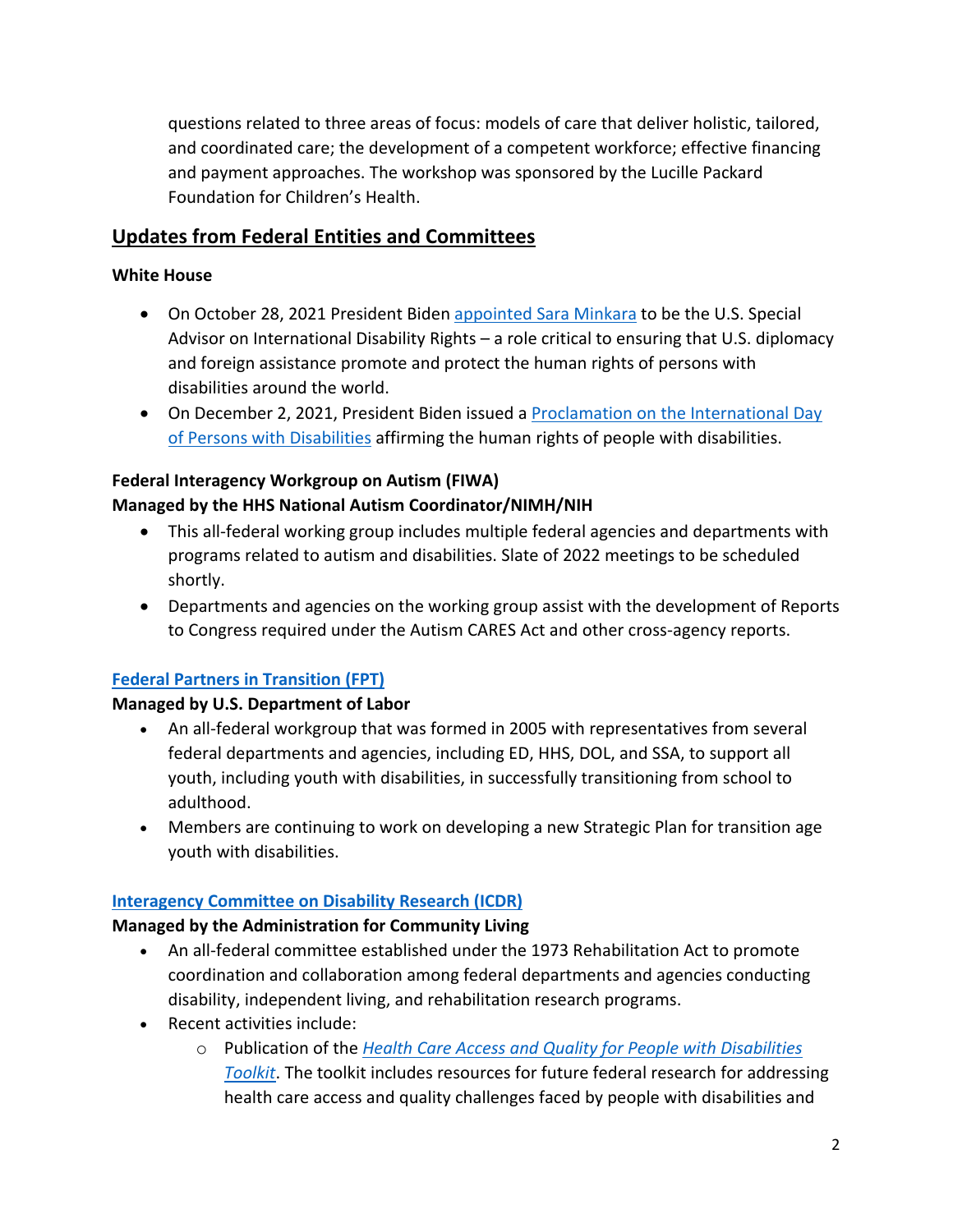provides an overview of federal programs and research, best practices, and areas for future research on health care access and quality for people with disabilities.

- o The committee has adopted three new themes for future activities:
	- 1. Equity and Disability
	- 2. COVID-19 and Disability
	- 3. Disability Statistics
- o The Lunch & Learn Webinar Series highlights a variety of topics related to disability and rehabilitation research. Recent Lunch & Learn Webinars have covered workplace disability and inclusion [\(August 2021\)](https://youtu.be/xfI1x3-jr4k) and how national health surveys can be used to better understand HUD-assisted adults living with disabilities [\(September 2021\)](https://youtu.be/fb8JdKx8Tvc).

# **[National Council on Disability \(NCD\)](https://ncd.gov/)**

- Independent federal agency charged with advising the President, Congress, and other federal agencies regarding policies, programs, practices, and procedures that affect people with disabilities.
- [NCD recently responded](https://www.ncd.gov/publications/2021/ncd-response-cms-rfi-rural-emergency-hospitals) to the Centers for Medicare & Medicaid Services' (CMS) Request for Information (RFI) on rural emergency hospitals. In the response, NCD highlighted the high usage of emergency room services due to lack of preventative care; the high risk of falls during transportation due to sensory, cognitive, and physical disabilities; lack of needed accommodations such as ASL interpreters during care; and need for additional staff training and accessible equipment.
- In December, NCD [sent a letter](https://www.ncd.gov/publications/2021/ncd-letter-nimhd-ahrq-health-disparity-population-designation) to the leaders of the National Institute on Minority Health and Health Disparities (NIMHD), as well as the Agency for Healthcare Research and Quality (AHRQ), supporting designating people with disabilities as a health disparity population. NCD noted the wealth of literature on health disparities among the over 64 million people with disabilities in the U.S.
- In October, NCD released the [2021 Progress Report: The Impact of COVID-19 on People](https://www.ncd.gov/progressreport/2021/2021-progress-report)  [with Disabilities,](https://www.ncd.gov/progressreport/2021/2021-progress-report) which highlights how people with disabilities are at a higher risk of facing negative impacts of COVID-19 in areas related to indoor congregate settings, chronic co-occurring medical conditions, as well as the direct care workforce. The report provides recommendations in areas such as healthcare, education, employment, and communication access for people with disabilities.

### **[RAISE Family Caregiving Advisory Council \(FCAC\)](https://acl.gov/programs/support-caregivers/raise-family-caregiving-advisory-council)**

# **Managed by the Administration for Community Living**

• The RAISE Family Caregivers Act directs the Secretary of HHS to develop a national family caregiving strategy. The RAISE Act also directed the establishment of the FCAC, a federal advisory committee charged with providing recommendations to the HHS Secretary on effective models of both family caregiving and support to family caregivers,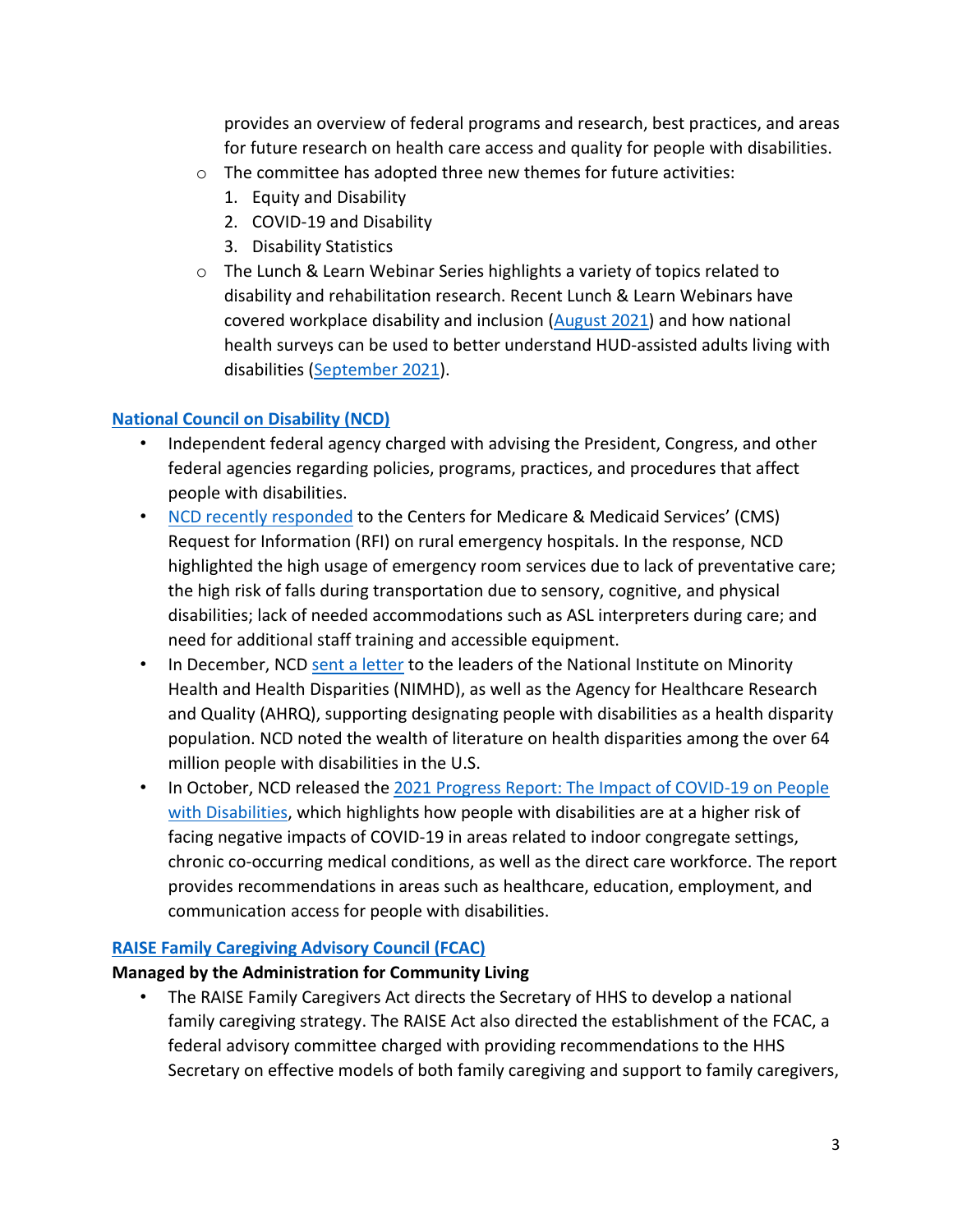as well as improving coordination across federal government programs. The [Administration for Community Living](https://acl.gov/) (ACL) manages this council.

- Recent activities include:
	- o The RAISE Family Caregiving Advisory Council and the **Advisory Council to** [Support Grandparents Raising Grandchildren](https://acl.gov/programs/support-caregivers/supporting-grandparents-raising-grandchildren-0) will hold their first joint meeting on January 25, 2022, from 12:30 pm to 4:30 pm ET, to begin the development of the National Family Caregiving Strategy. Agenda and webinar information to be developed soon.

#### **[Interdepartmental Serious Mental Illness Coordinating Committee \(ISMICC\)](https://www.samhsa.gov/ismicc)**

#### **Managed by the Substance Abuse and Mental Health Services Administration**

- The ISMICC was established in 2017 by the  $21^{st}$  Century Cures Act. The ISMICC is a federal advisory committee that reports to the Secretary, Congress, and any other relevant federal department or agency on advances in serious mental illness (SMI) and serious emotional disturbance (SED), research related to the prevention, diagnosis, intervention, and treatment and recovery of SMIs, SEDs, and advances in access to services and supports for adults with SMI or children with SED.
- The ISMICC recently met on December 16, 2021. The Committee discussed the 2021 ISMICC Report to Congress, potential for working groups, and an overall planning session. The full agenda is availabl[e here.](https://www.samhsa.gov/sites/default/files/meeting/agendas/ismicc-agenda-12162021.pdf)

#### **[Disability Advisory Committee \(DAC\)](https://www.fcc.gov/disability-advisory-committee)**

#### **Managed by the Federal Communications Commission**

- The DAC is a federal advisory committee that provides advice and recommendations to the FCC on a wide array of disability issues, including communications and video programming access. Recent activities include:
	- o Committee meeting o[n September 9, 2021.](https://www.fcc.gov/news-events/events/2021/09/disability-advisory-committee-meeting)
	- o Resource: [Concerns and Lessons Learned Regarding Communication Access for](https://www.fcc.gov/file/21920/download)  [People with Disabilities During the Pandemic](https://www.fcc.gov/file/21920/download)

### **[Defense Advanced Research Projects Agency \(DARPA\)](https://www.darpa.mil/program/physics-of-artificial-intelligence)**

- As a part of their The Physics of Artificial Intelligence program, DARPA funded research by a [University of Chicago team,](https://www.uchicagomedicine.org/forefront/research-and-discoveries-articles/new-computational-approach-uses-diagnostic-codes-and-previous-doctor-visits-to-predict-diagnosis-of-autism-spectrum-disorder-in-children) led by Dr. Ishanu Chattopadhyay, to investigate, develop, and implement tools that augment current machine learning tools and capabilities. They identified a need for tools to help identify children with ASD as early as possible.
	- $\circ$  In one of their [studies,](https://www.science.org/doi/10.1126/sciadv.abf0354) they developed and validated machine inferred digital biomarkers for autism using individual diagnostic codes already recorded during medical encounters, referred to as the Autism Co-morbid Risk Score (ACoR). They concluded that if adopted in practice, ACoR could significantly reduce the